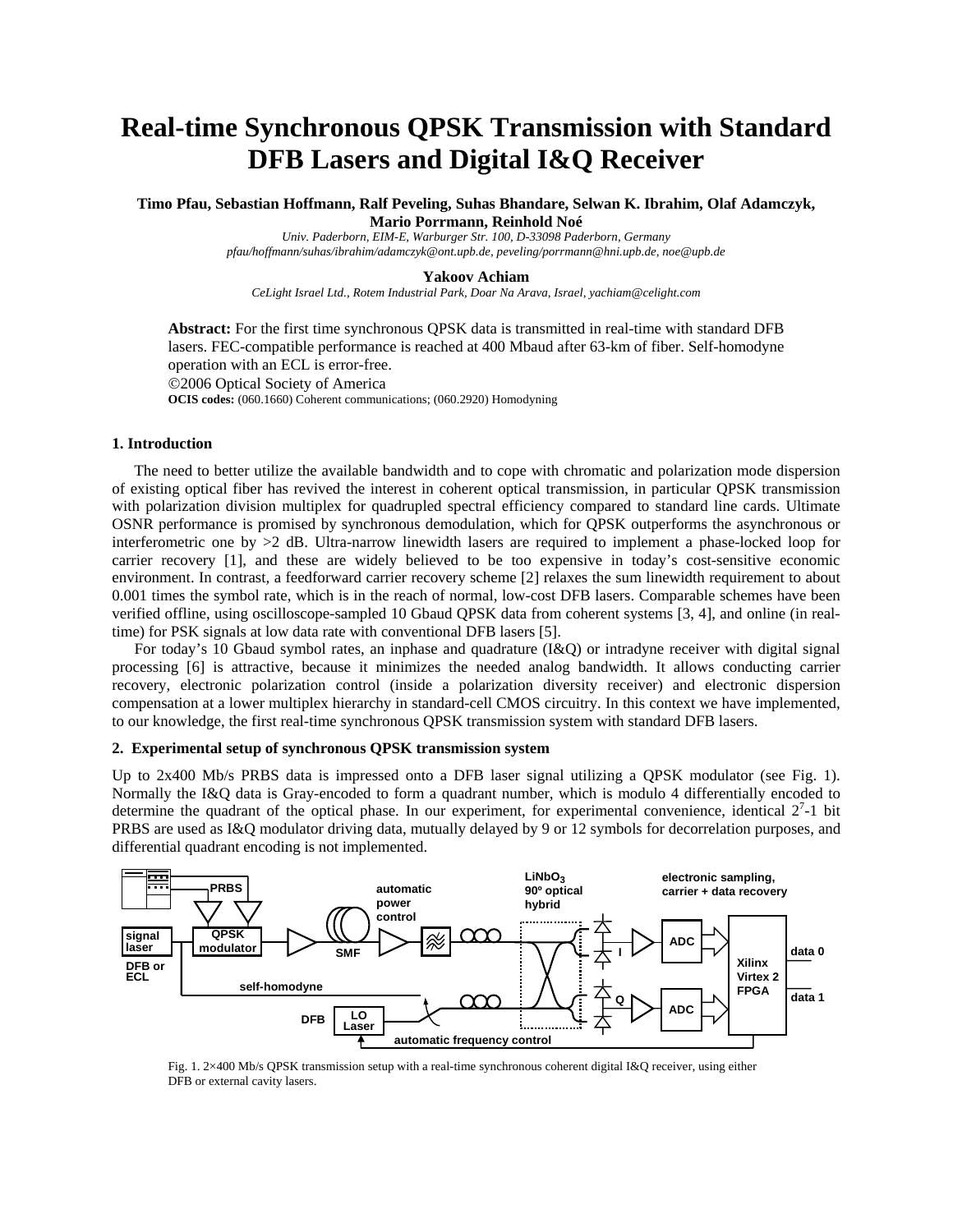After transmission through 2 km of standard single mode fiber, an optical preamplifier is followed by a bandpass filter with a width of ~20 GHz. The coherent receiver features a second DFB laser as its local oscillator and manual polarization control. The two optical signals are superimposed in a  $LiNbO<sub>3</sub> 90<sup>o</sup>$  optical hybrid and detected with two photodiode pairs. An optical switch before the second input of the 90° hybrid allows changing the setup between self-homodyning with the signal laser and heterodyning with an additional LO laser. The resulting electrical I&Q signals are amplified before being sampled with 5-bit analog-digital converters. The ADCs interface with a Xilinx Virtex 2 FPGA where electronic carrier and data recovery is implemented, similar to the description in [6]. The data recovery includes a differential modulo 4 decoding of the received quadrant number, to prevent occurring quadrant phase jumps of the recovered carrier from falsifying all subsequent data. Most processing occurs in parallel at a rate which is 16 times lower than the symbol rate, but the results are re-assembled to full-rate bit streams which are measured in realtime. To perform BER measurements, an appropriate bit pattern is programmed into a bit error rate tester, where the effect of the omitted differential encoding at the transmitter side is taken into consideration.

### **3. Measured results for self-homodyning and heterodyning**

At the beginning the various bias voltages of the LiNbO<sub>3</sub> 90 $^{\circ}$  hybrid, signal and LO polarizations are manually adjusted and remain stable over several hours. Fig. 2 shows measured BERs versus preamplifier input power for various configurations. All measurements turned out to be very stable and repeatable. The first test was conducted as a 400 Mbaud (2x400 Mb/s) self-homodyne experiment using an external cavity laser (ECL) with a specified linewidth of 150 kHz. I&Q channel behavior is very similar. Transmission was error-free during a 30-min test with –37 dBm of received power. Note that the applicable sum linewidth to symbol rate ratio of 0.00075 can be met by commercial DFB lasers in a 10 Gbaud system.



Fig. 2. Measured BER vs. optical power at preamplifier input for self-<br>Fig. 3. Unmodulated IF spectrum and laser beating in 90° homodyne experiments using ECL and DFB lasers. optical hybrid (inset)

Next, the ECL was replaced by a DFB laser (JDS Uniphase) with a specified linewidth of 1 MHz. For simplicity only averaged I&Q channel BERs are plotted (Fig. 2). Because of the larger linewidth there are BER floors at  $10^{-2}$ and 3.5⋅10<sup>-3</sup> for tested symbol rates of 300 and 400 Mbaud, respectively. High BERs could not be measured with long PRBS due to synchronization issues in the test set. However, transmitting  $2^{31}$ -1 PRBS over 2 km resulted in a BER floor of  $1.1 \cdot 10^{-3}$  (300 Mbaud) and 3.7 $\cdot 10^{-3}$  (400 Mbaud) before synchronization loss at low optical power levels.

Finally, an identical second DFB laser was added and used as the LO source. Without modulation, the I&Q beat signals detected at the 90° hybrid outputs were displayed as a circle on an x-y-mode oscilloscope (inset of Fig. 3). The intermediate frequency should be less than 1% of the symbol rate. Therefore an automatic frequency control for the LO laser is implemented inside the FPGA. Using a 400 MHz clock frequency, the IF was once stabilized to 400 MHz rather than 0 MHz in order to measure the IF linewidth (Fig. 3). The −3 dB linewidth was 4 MHz. The broadening beyond the expected 2 MHz value is most likely caused by insufficient filtering of the laser bias currents. There are also side lobes at ±30 MHz.

BER vs. received power is plotted in Fig. 4 for transmission of 300 and 400 Mbaud symbol rates over distances of 2 and 63 km. The BER floor for 63 km distance is higher than over 2 km. This is probably due to the lack of a clock recovery circuit at the receiver and the resulting usage of the transmitter clock, which contained much phase noise. The best measured BER result is  $6·10^{-3}$  for 400 Mbaud transmitted over 2 km. For  $2^{31}$ -1 PRBS the measured BER floors were  $6.3 \cdot 10^{-3}$  at 400 Mbaud and  $1.1 \cdot 10^{-2}$  at 300 Mbaud for transmission over 2 km.